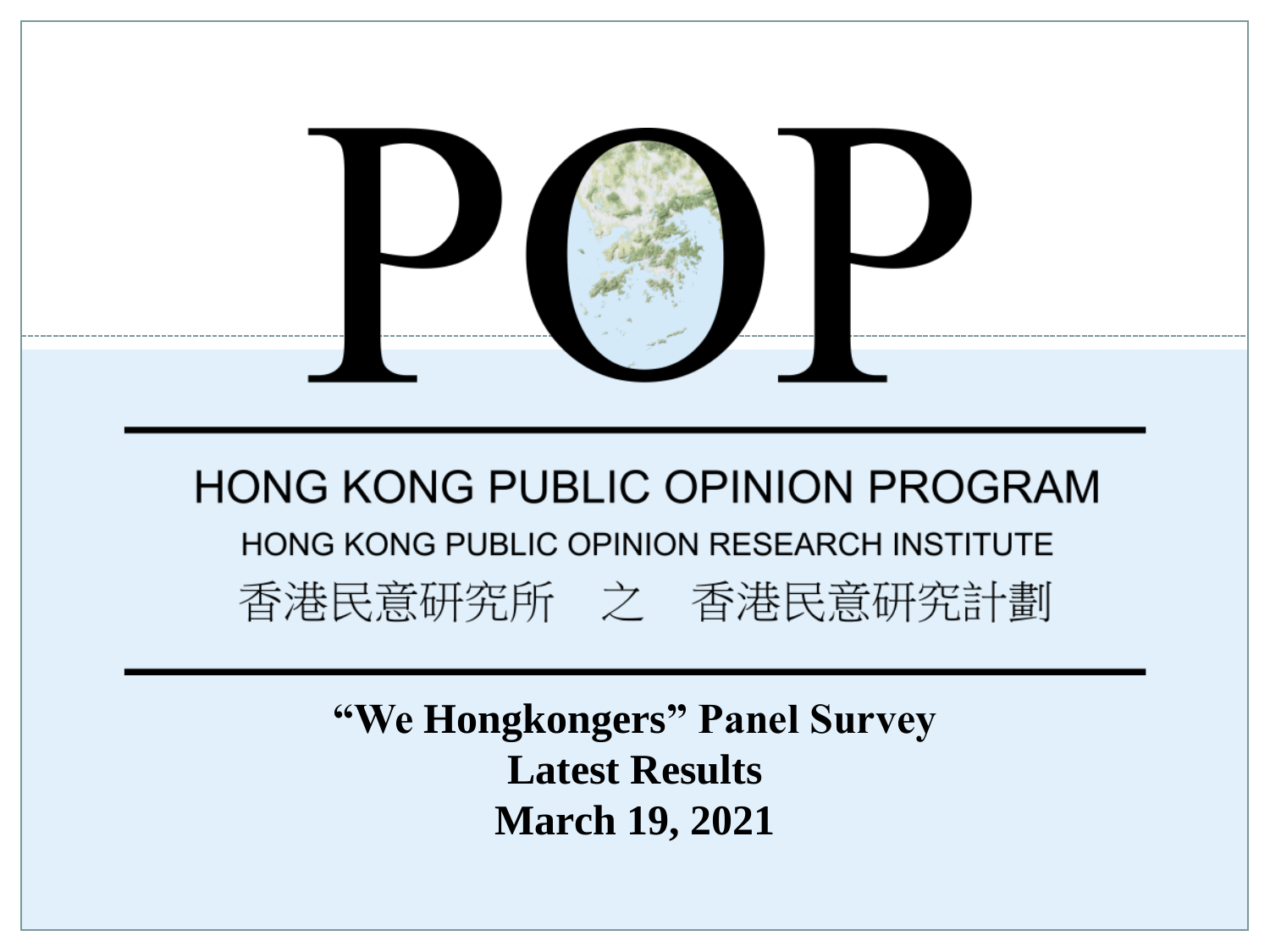# **Contact Information - "We Hongkongers" Panel Survey**

2

|                   | <b>HKPOP Panel</b>                                                                                                                                                                                                                                                                                                                                                                                                                                                      |
|-------------------|-------------------------------------------------------------------------------------------------------------------------------------------------------------------------------------------------------------------------------------------------------------------------------------------------------------------------------------------------------------------------------------------------------------------------------------------------------------------------|
| Date of survey    | March 15, $3pm - March 18$ , $3pm$                                                                                                                                                                                                                                                                                                                                                                                                                                      |
| Survey method     | Online survey                                                                                                                                                                                                                                                                                                                                                                                                                                                           |
| Target population | Hong Kong residents aged $12+$                                                                                                                                                                                                                                                                                                                                                                                                                                          |
| Total sample size | 5,697                                                                                                                                                                                                                                                                                                                                                                                                                                                                   |
| Response rate     | $6.0\%$                                                                                                                                                                                                                                                                                                                                                                                                                                                                 |
| Sampling error    | Sampling error of percentages at $+/-1\%$ at 95% confidence level                                                                                                                                                                                                                                                                                                                                                                                                       |
| Weighting method  | The figures are rim-weighted according to 1) gender-age distribution,<br>educational attainment (highest level attended) distribution, economic<br>activity status distribution of Hong Kong population and by District<br>Councils population figures from Census and Statistics Department; 2)<br>Voting results of District Councils Election from Registration and Electoral<br>Office; 3) rating distribution of Chief Executive from regular tracking<br>surveys. |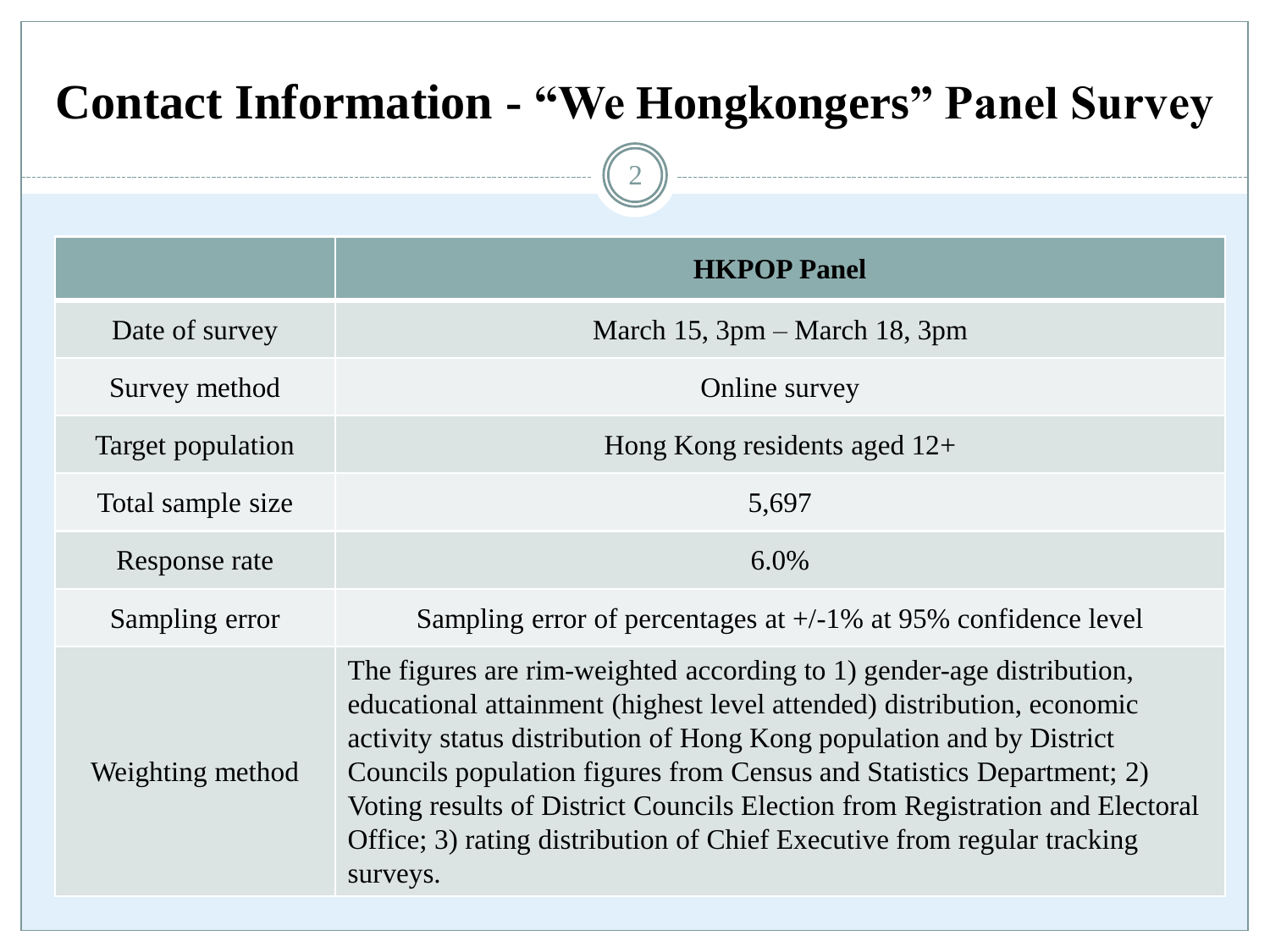

# **Overall Sample Results**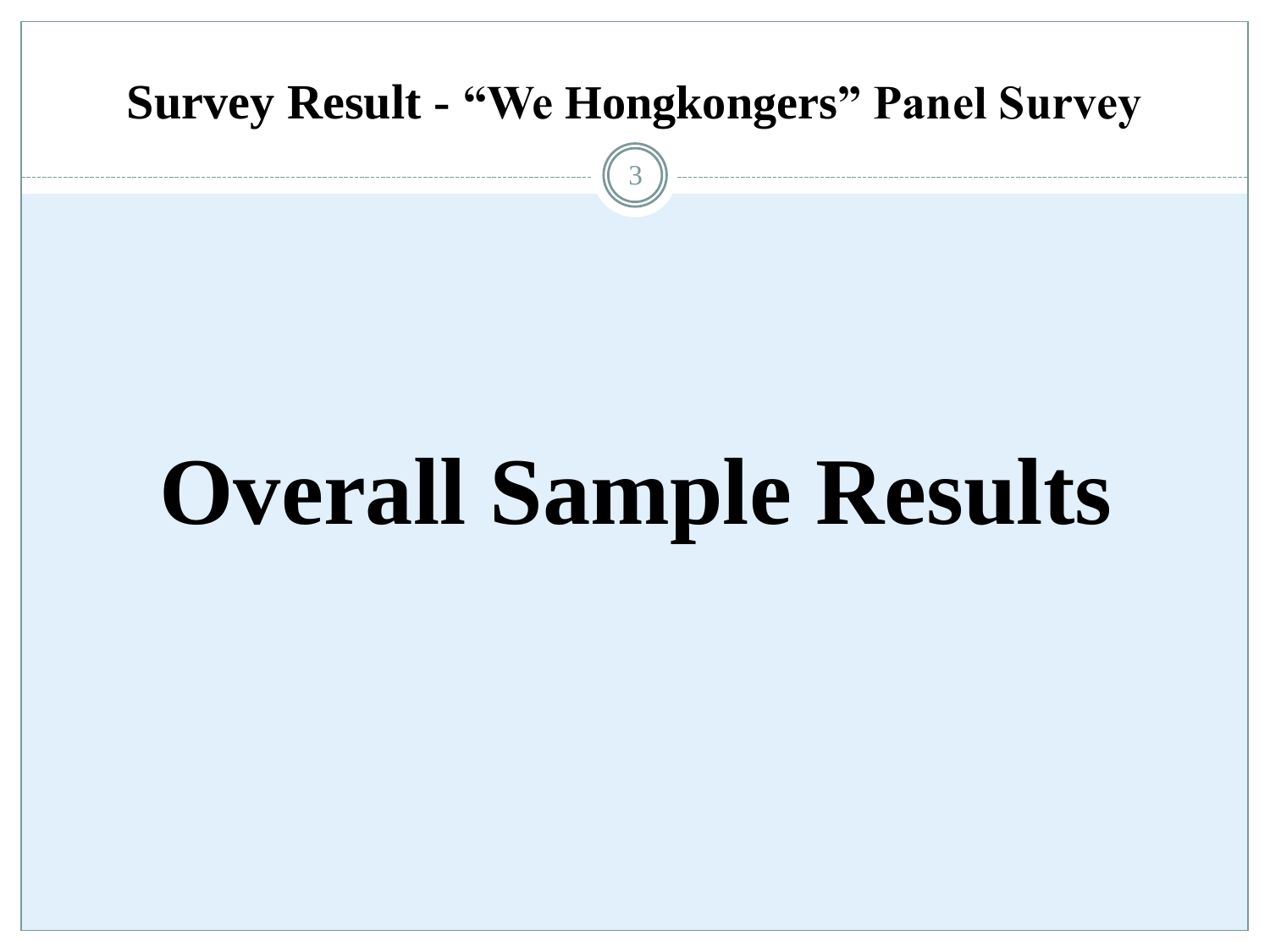4

- **Latest survey period: 15-18/3/2021**
- **Question: Q1 How confident are you in Hong Kong's political environment in future?**

|                          | <b>Pro-democracy camp</b><br>supporters<br>$(n=4,885)$ |     | Non-pro-democracy<br>camp supporters*<br>$(n=577)$ |     | Combined <sup>^</sup><br>$(n=5,462)$ |     |
|--------------------------|--------------------------------------------------------|-----|----------------------------------------------------|-----|--------------------------------------|-----|
| Very confident           | 2%                                                     | 5%  | 14%                                                | 40% | 9%                                   |     |
| Somewhat confident       | 3%                                                     |     | 26%                                                |     | 16%                                  | 25% |
| Half-half                | ${<}1\%$                                               |     | 13%                                                |     | 7%                                   |     |
| Somewhat unconfident     | 10%                                                    |     | 11%                                                |     | 11%                                  | 65% |
| Very unconfident         | 85%                                                    | 95% | 32%                                                | 43% | 55%                                  |     |
| Don't know / hard to say | ${<}1\%$                                               |     | 4%                                                 |     |                                      | 2%  |
| $Mean^{\dagger}$         | 1.3                                                    |     | 2.8                                                |     |                                      | 2.1 |

\* Include: pro-establishment camp supporters, centrist supporters, no political inclination / politically neutral / do not belong to any camp

^ The aggregated figures come from adjusting the by-group weighted figures using ratio of "pan-democratic" vs "non-pan-democratic" collected in regular tracking survey.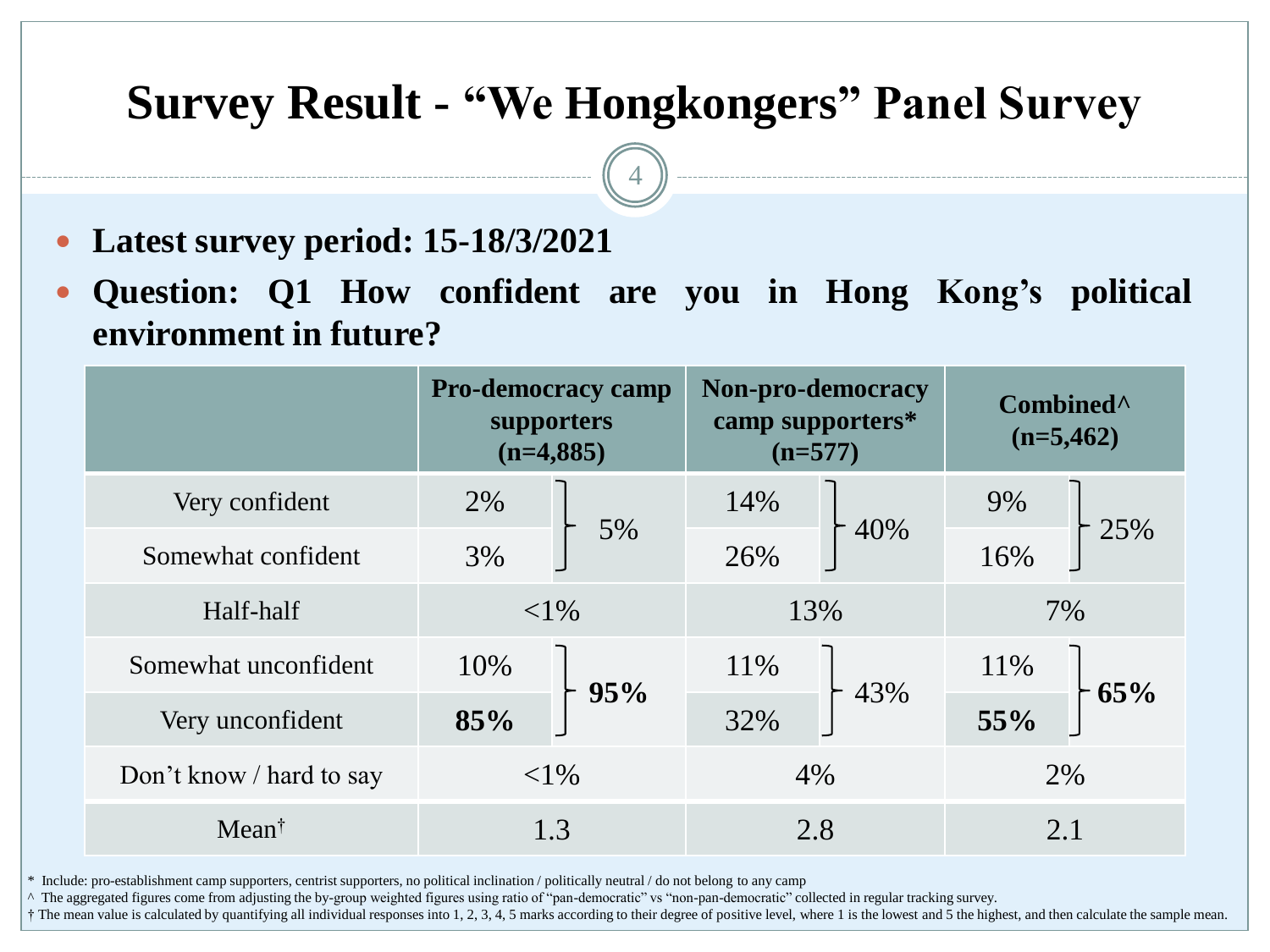5

- **Latest survey period: 15-18/3/2021**
- **Question: Q1 How confident are you in Hong Kong's political environment in future?**



\* Include: pro-establishment camp supporters, centrist supporters, no political inclination / politically neutral / do not belong to any camp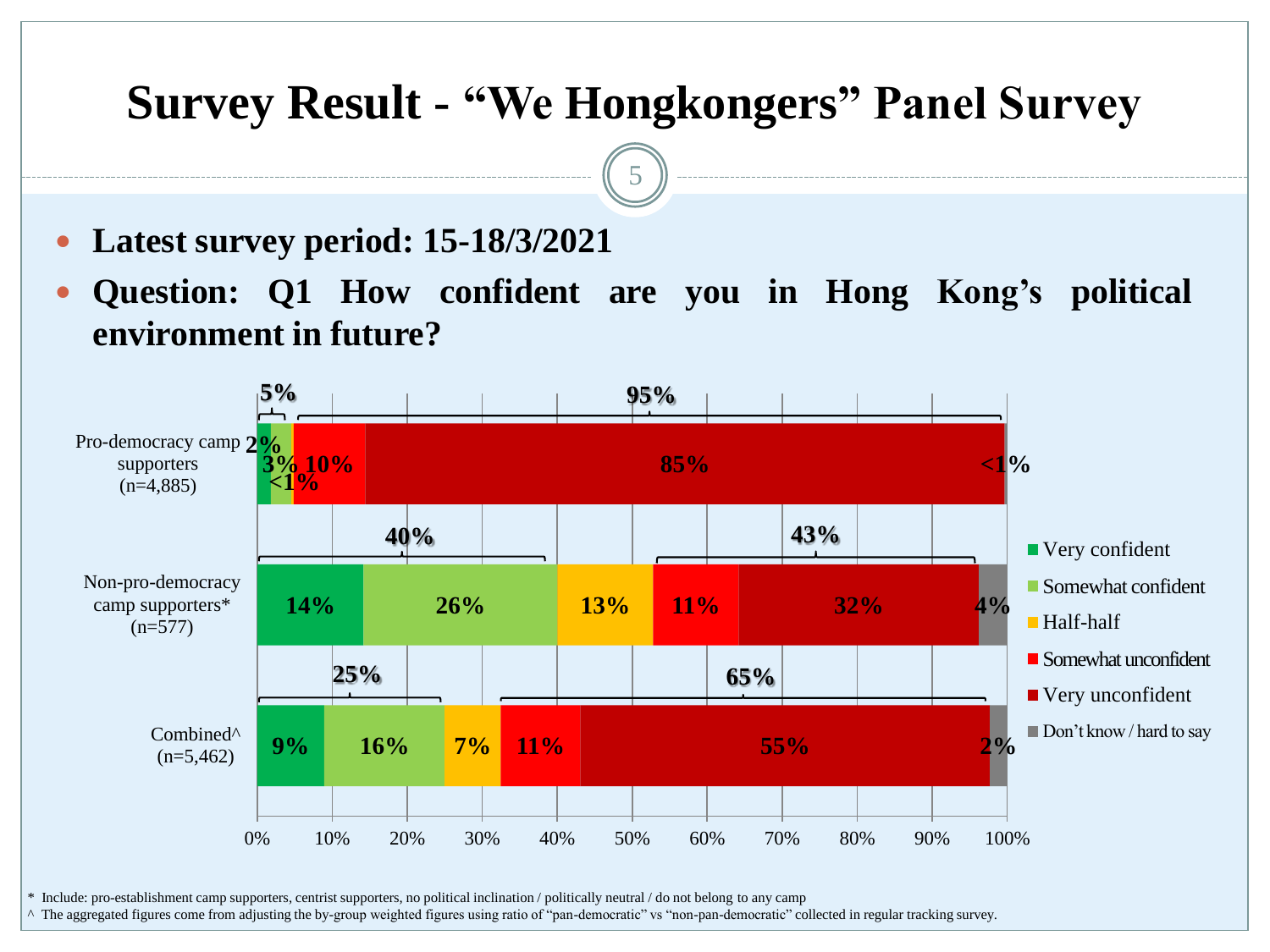6

- **Latest survey period: 15-18/3/2021**
- **Question: Q2 How confident are you in the level of personal freedom enjoyed by Hong Kong people in future?**

|                          | <b>Pro-democracy camp</b><br>supporters<br>$(n=4,881)$ |     | Non-pro-democracy<br>camp supporters*<br>$(n=577)$ |     | Combined <sup>^</sup><br>$(n=5,458)$ |     |  |
|--------------------------|--------------------------------------------------------|-----|----------------------------------------------------|-----|--------------------------------------|-----|--|
| Very confident           | 2%                                                     | 5%  | 19%                                                | 47% | 12%                                  |     |  |
| Somewhat confident       | 3%                                                     |     | 28%                                                |     | 17%                                  | 29% |  |
| Half-half                | 2%                                                     |     | 7%                                                 |     | 5%                                   |     |  |
| Somewhat unconfident     | 13%                                                    | 93% | 14%                                                |     | 14%                                  | 64% |  |
| Very unconfident         | 80%                                                    |     | 28%                                                | 43% | 50%                                  |     |  |
| Don't know / hard to say | 1%                                                     |     | 3%                                                 |     |                                      | 2%  |  |
| $Mean^{\dagger}$         | 1.3                                                    |     | 2.9                                                |     |                                      | 2.2 |  |

\* Include: pro-establishment camp supporters, centrist supporters, no political inclination / politically neutral / do not belong to any camp

^ The aggregated figures come from adjusting the by-group weighted figures using ratio of "pan-democratic" vs "non-pan-democratic" collected in regular tracking survey.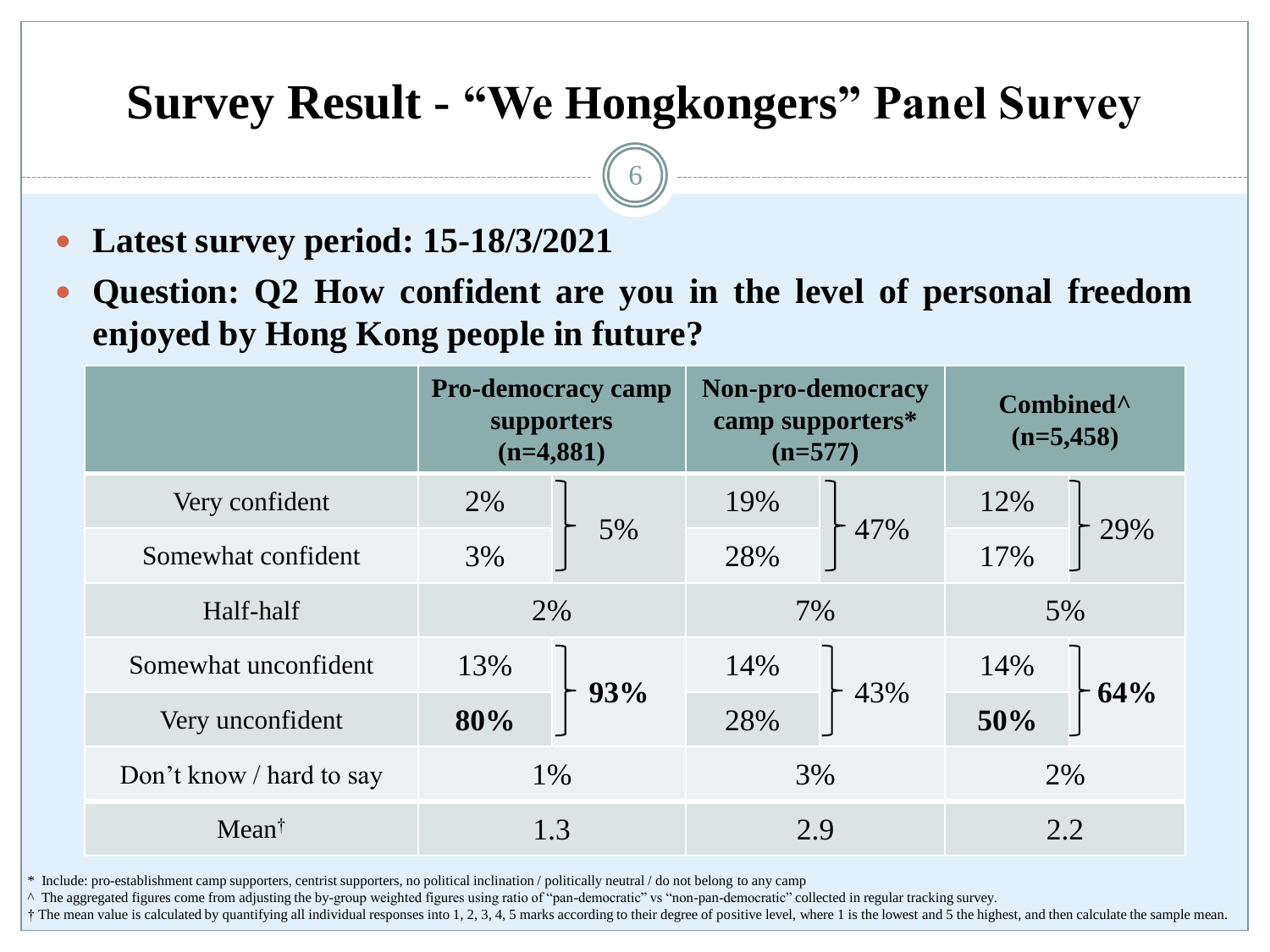7

- **Latest survey period: 15-18/3/2021**
- **Question: Q2 How confident are you in the level of personal freedom enjoyed by Hong Kong people in future?**



\* Include: pro-establishment camp supporters, centrist supporters, no political inclination / politically neutral / do not belong to any camp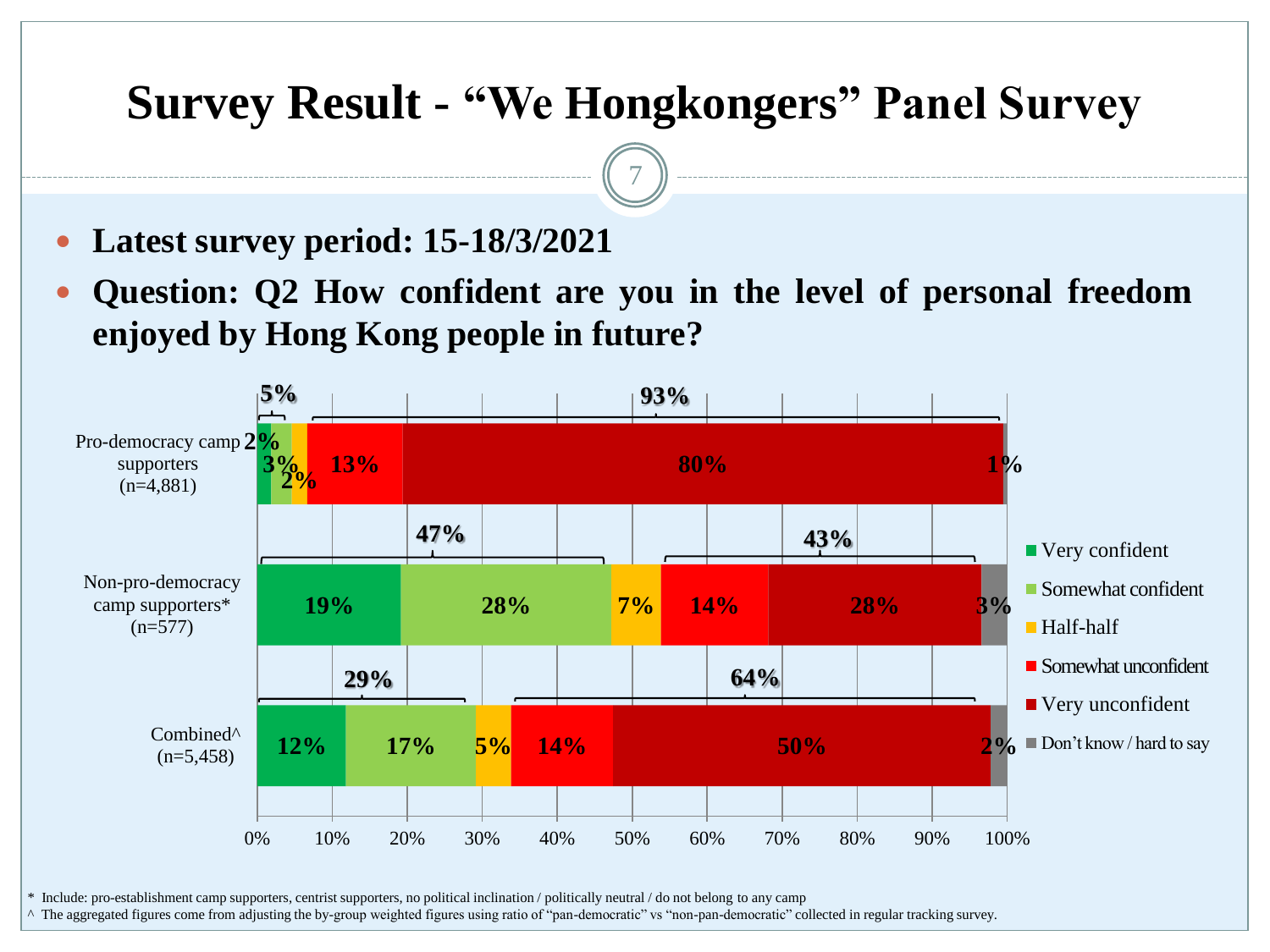8

- **Latest survey period: 15-18/3/2021**
- **Question: Q3 How confident are you in Hong Kong's economic prospects?**

|                          | <b>Pro-democracy camp</b><br>supporters<br>$(n=4,867)$ |     | Non-pro-democracy<br>camp supporters*<br>$(n=576)$ |     | Combined <sup>^</sup><br>$(n=5,443)$ |     |
|--------------------------|--------------------------------------------------------|-----|----------------------------------------------------|-----|--------------------------------------|-----|
| Very confident           | ${<}1\%$                                               |     | 9%                                                 | 40% | 5%                                   | 24% |
| Somewhat confident       | 2%                                                     | 2%  | 30%                                                |     | 18%                                  |     |
| Half-half                | 23%                                                    |     | 22%                                                |     | 22%                                  |     |
| Somewhat unconfident     | 27%                                                    |     |                                                    |     | 23%                                  |     |
| Very unconfident         | 45%                                                    | 72% | 17%                                                | 37% | 29%                                  | 52% |
| Don't know / hard to say | 3%                                                     |     | 2%                                                 |     | 3%                                   |     |
| $Mean^{\dagger}$         | 1.8                                                    |     | 2.9                                                |     | 2.5                                  |     |

\* Include: pro-establishment camp supporters, centrist supporters, no political inclination / politically neutral / do not belong to any camp

^ The aggregated figures come from adjusting the by-group weighted figures using ratio of "pan-democratic" vs "non-pan-democratic" collected in regular tracking survey.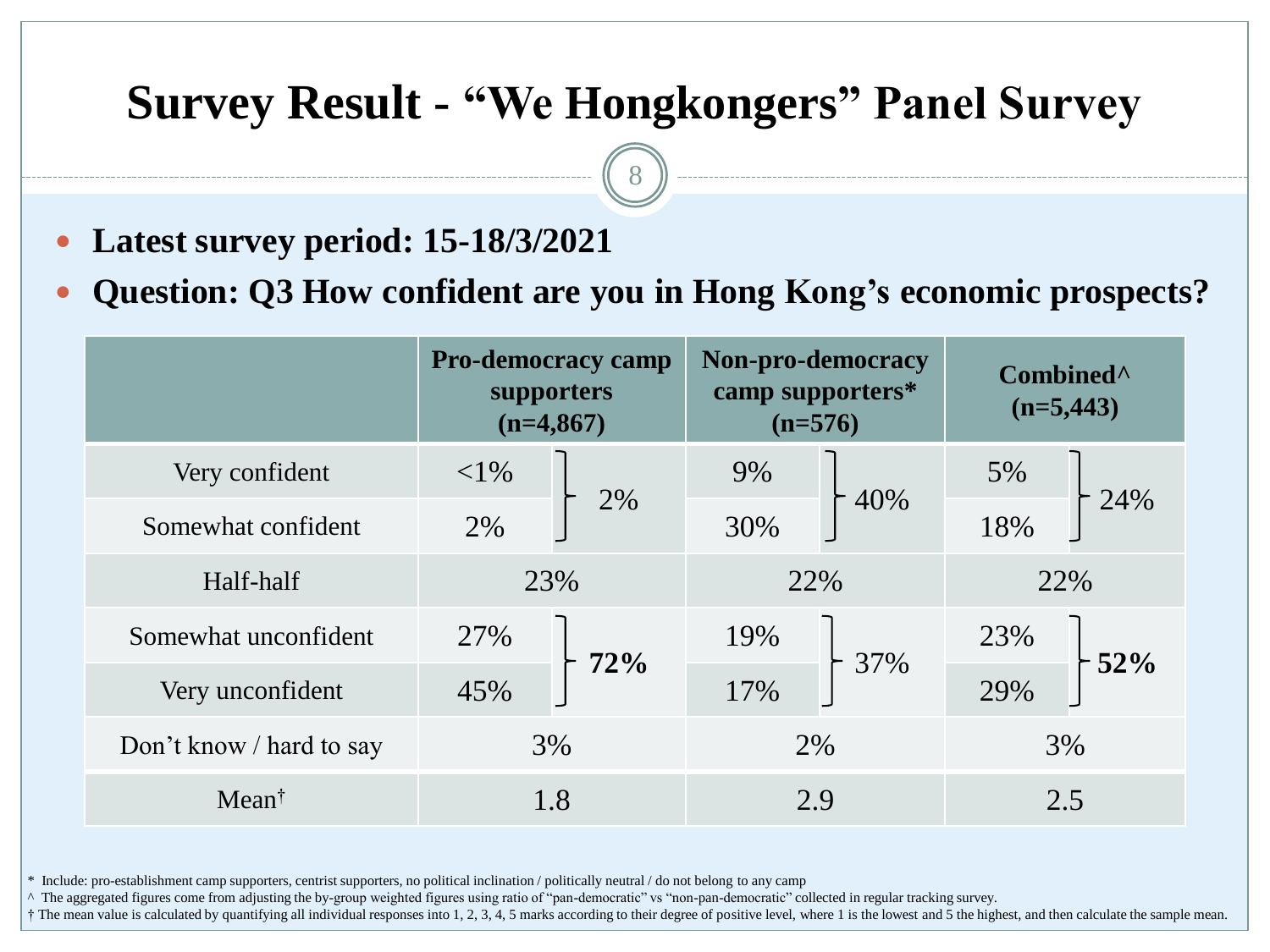9

- **Latest survey period: 15-18/3/2021**
- **Question: Q3 How confident are you in Hong Kong's economic prospects?**



\* Include: pro-establishment camp supporters, centrist supporters, no political inclination / politically neutral / do not belong to any camp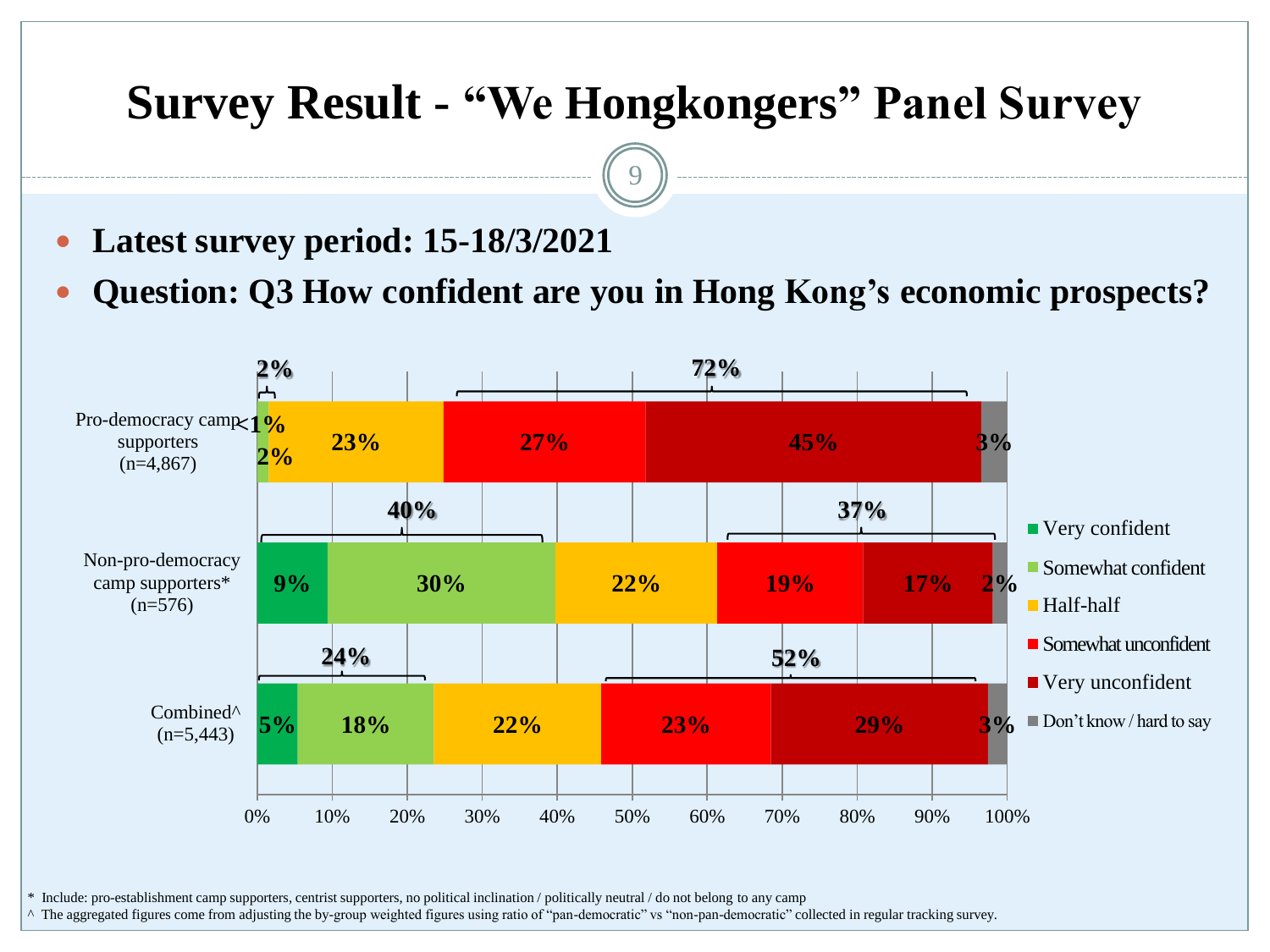$10)$ 

- **Latest survey period: 15-18/3/2021**
- **Question: Q4 How confident are you in Mainland China's political environment in future?**

|                          | <b>Pro-democracy camp</b><br>supporters<br>$(n=4,878)$ |     | Non-pro-democracy<br>camp supporters*<br>$(n=577)$ |     | Combined <sup>^</sup><br>$(n=5,455)$ |           |  |
|--------------------------|--------------------------------------------------------|-----|----------------------------------------------------|-----|--------------------------------------|-----------|--|
| Very confident           | 3%                                                     | 6%  | 14%                                                | 44% | 9%                                   | 28%       |  |
| Somewhat confident       | 4%                                                     |     | 30%                                                |     | 19%                                  |           |  |
| Half-half                | 3%                                                     |     | 12%                                                |     | 8%                                   |           |  |
| Somewhat unconfident     | 9%                                                     |     |                                                    | 8%  |                                      | 8%<br>58% |  |
| Very unconfident         | 78%                                                    | 87% | 28%                                                | 36% | 49%                                  |           |  |
| Don't know / hard to say | 4%                                                     |     | 8%                                                 |     |                                      | 7%        |  |
| $Mean^{\dagger}$         | 1.4                                                    |     | 2.9                                                |     |                                      | 2.2       |  |

\* Include: pro-establishment camp supporters, centrist supporters, no political inclination / politically neutral / do not belong to any camp

^ The aggregated figures come from adjusting the by-group weighted figures using ratio of "pan-democratic" vs "non-pan-democratic" collected in regular tracking survey.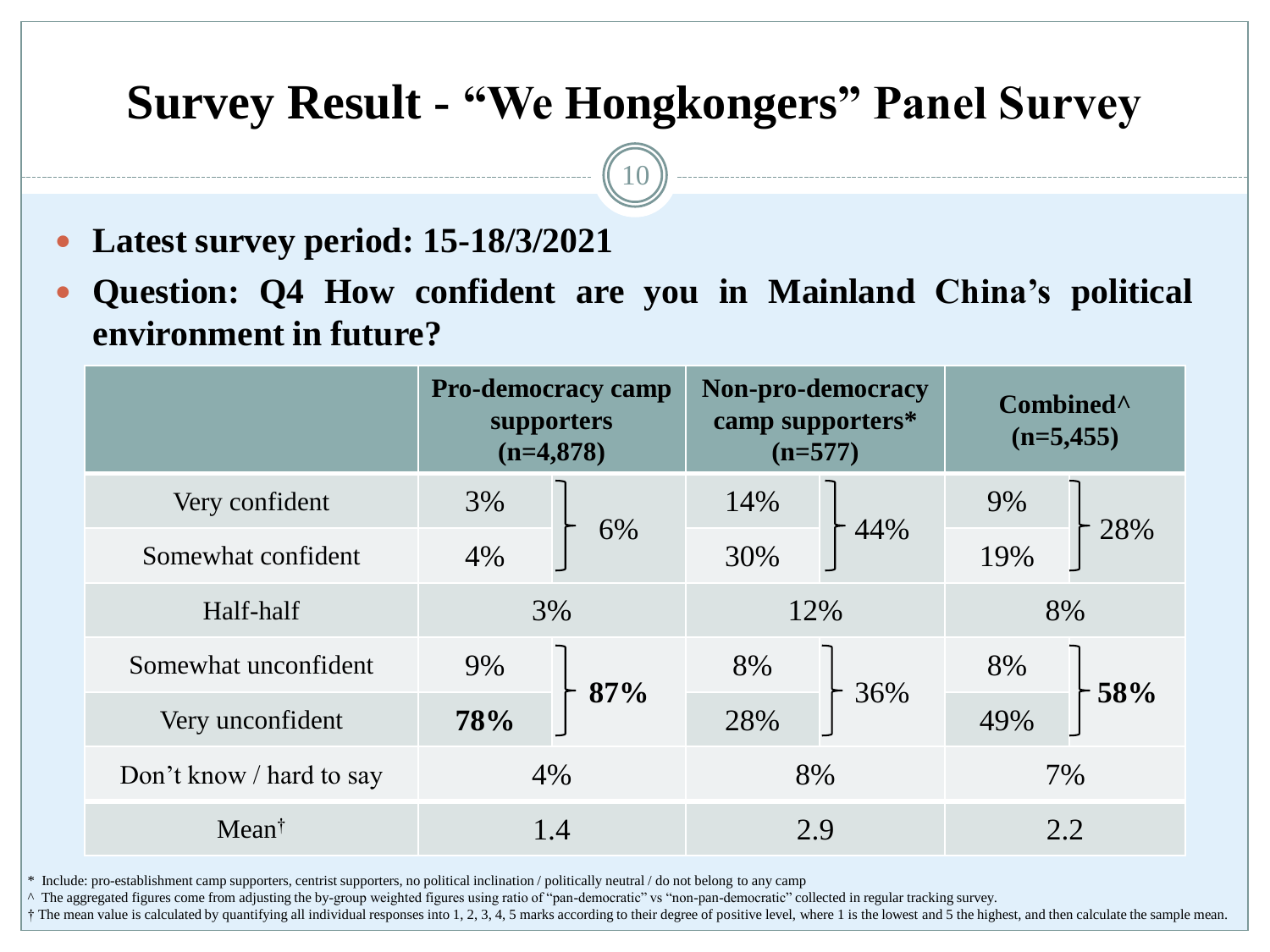11

- **Latest survey period: 15-18/3/2021**
- **Question: Q4 How confident are you in Mainland China's political environment in future?**



\* Include: pro-establishment camp supporters, centrist supporters, no political inclination / politically neutral / do not belong to any camp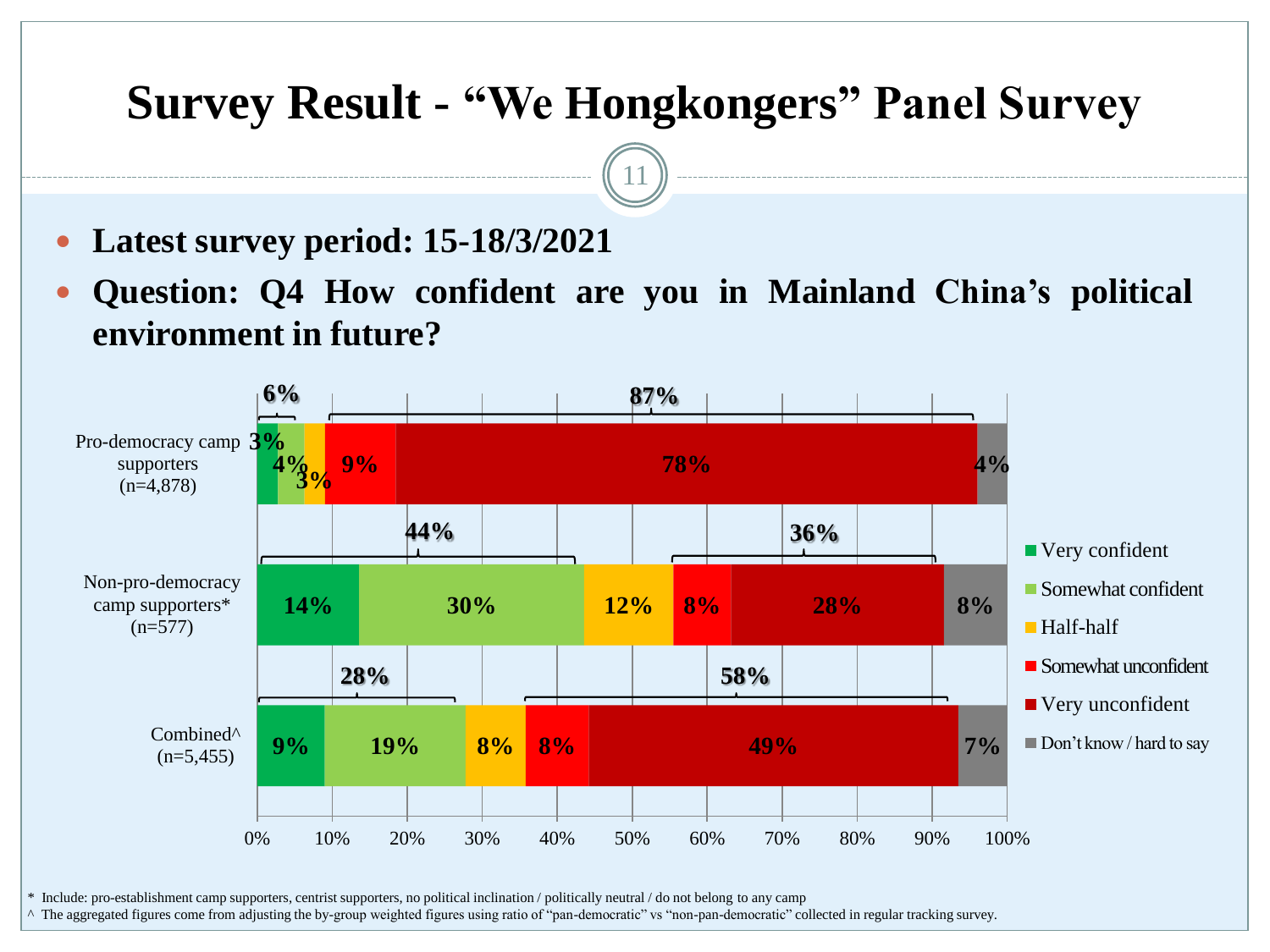12

- **Latest survey period: 15-18/3/2021**
- **Question: How confident are you in [Q1 Hong Kong's political environment in future] / [Q2 the level of personal freedom enjoyed by Hong Kong people in future] / [Q3 Hong Kong's economic prospects] / [Q4 Mainland China's political environment in future] ?**

|                          | Q1 Combined <sup>^</sup><br>$(n=5,462)$ | Q2 Combined <sup>^</sup><br>$(n=5,458)$ | Q3 Combined <sup>^</sup><br>$(n=5,443)$ | Q4 Combined <sup>^</sup><br>$(n=5,455)$ |  |
|--------------------------|-----------------------------------------|-----------------------------------------|-----------------------------------------|-----------------------------------------|--|
| Very confident           | 9%                                      | 12%                                     | 5%                                      | 9%                                      |  |
| Somewhat confident       | 25%<br>16%                              | 29%<br>17%                              | 24%<br>18%                              | 28%<br>19%                              |  |
| Half-half                | 7%                                      | 5%                                      | 22%                                     | 8%                                      |  |
| Somewhat unconfident     | 11\%                                    | 14%<br>64%                              | 23%<br>$-52%$                           | 8%<br>58%                               |  |
| Very unconfident         | 65%<br>55%                              | 50%                                     | 29%                                     | 49%                                     |  |
| Don't know / hard to say | 2%                                      | 2%                                      | 3%                                      | 7%                                      |  |
| $Mean^{\dagger}$         | 2.1                                     | 2.2                                     | 2.5                                     | 2.2                                     |  |

^ The aggregated figures come from adjusting the by-group weighted figures using ratio of "pan-democratic" vs "non-pan-democratic" collected in regular tracking survey.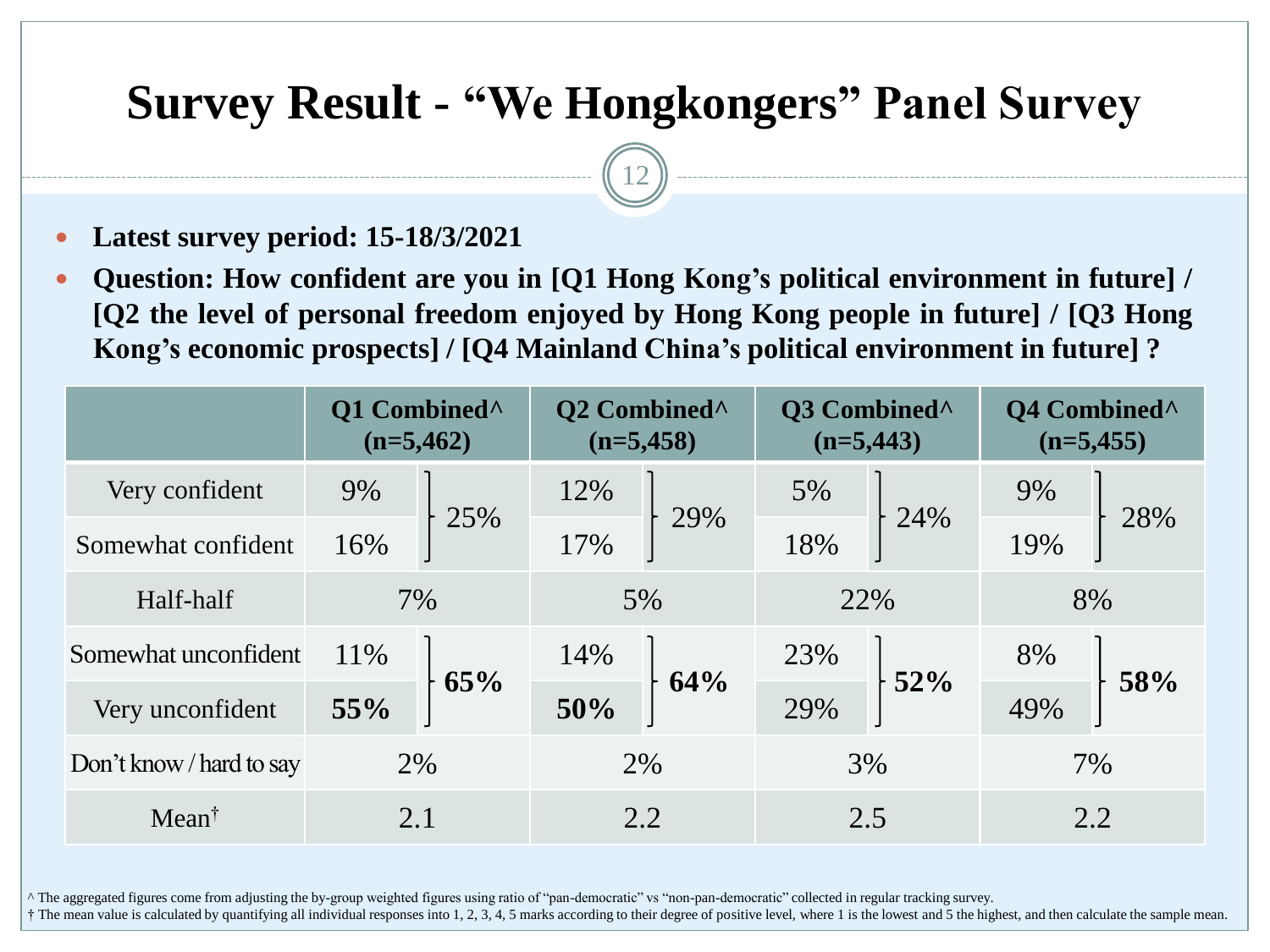13

- **Latest survey period: 15-18/3/2021**
- **Question: How confident are you in [Q1 Hong Kong's political environment in future] / [Q2 the level of personal freedom enjoyed by Hong Kong people in future] / [Q3 Hong Kong's economic prospects] / [Q4 Mainland China's political environment in future] ?**

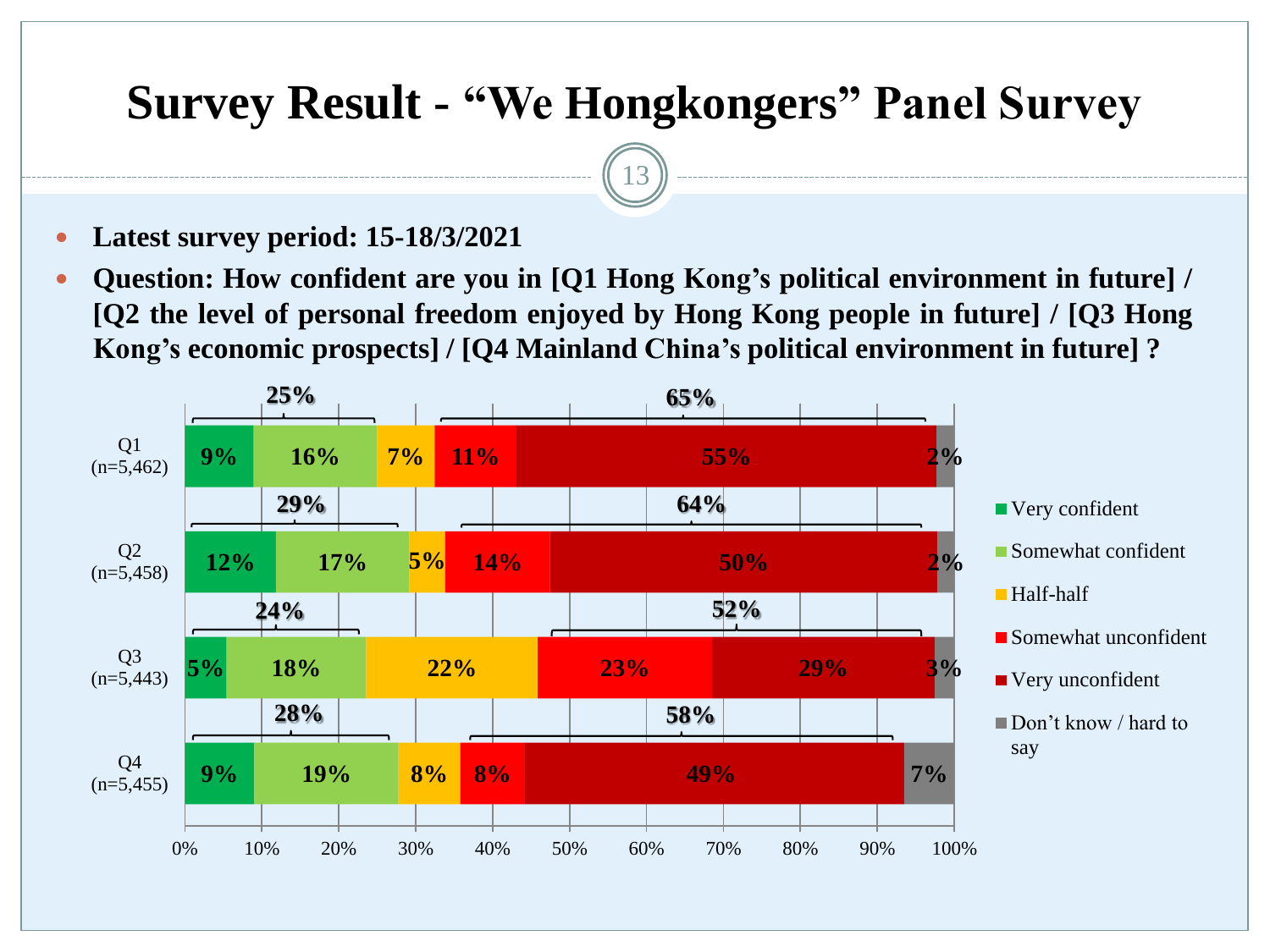14

- **Latest survey period: 15-18/3/2021**
- **Question: Q5 Do you currently have any plan to leave Hong Kong permanently?**

|                                                      |                                                                          |     | <b>Pro-democracy</b><br>camp supporters<br>$(n=4,880)$ |          | Non-pro-democracy<br>camp supporters*<br>$(n=577)$ |     | Combined <sup>^</sup><br>$(n=5,457)$ |
|------------------------------------------------------|--------------------------------------------------------------------------|-----|--------------------------------------------------------|----------|----------------------------------------------------|-----|--------------------------------------|
|                                                      | Ready to leave anytime                                                   | 3%  |                                                        | ${<}1\%$ |                                                    | 1%  |                                      |
| Yes                                                  | Under preparation                                                        | 8%  | 30%                                                    | 1%       | 14%                                                | 4%  | 21%                                  |
|                                                      | But no preparation has been made yet                                     | 19% |                                                        | 12%      |                                                    | 15% |                                      |
| No                                                   | But would seek to leave if situation<br>worsens to an unacceptable level | 42% | 55%                                                    | 43%      | 80%                                                | 42% | 69%                                  |
|                                                      | Will not leave under any circumstances                                   | 13% |                                                        | 36%      |                                                    | 27% |                                      |
| Already left permanently                             |                                                                          |     | 5%                                                     |          | ${<}1\%$                                           |     | 2%                                   |
| Temporarily not in Hong Kong (e.g., studying abroad) |                                                                          |     | 2%                                                     |          | 2%                                                 |     | 2%                                   |
| Don't know / hard to say                             |                                                                          |     | 9%                                                     |          | 5%                                                 |     | 7%                                   |

\* Include: pro-establishment camp supporters, centrist supporters, no political inclination / politically neutral / do not belong to any camp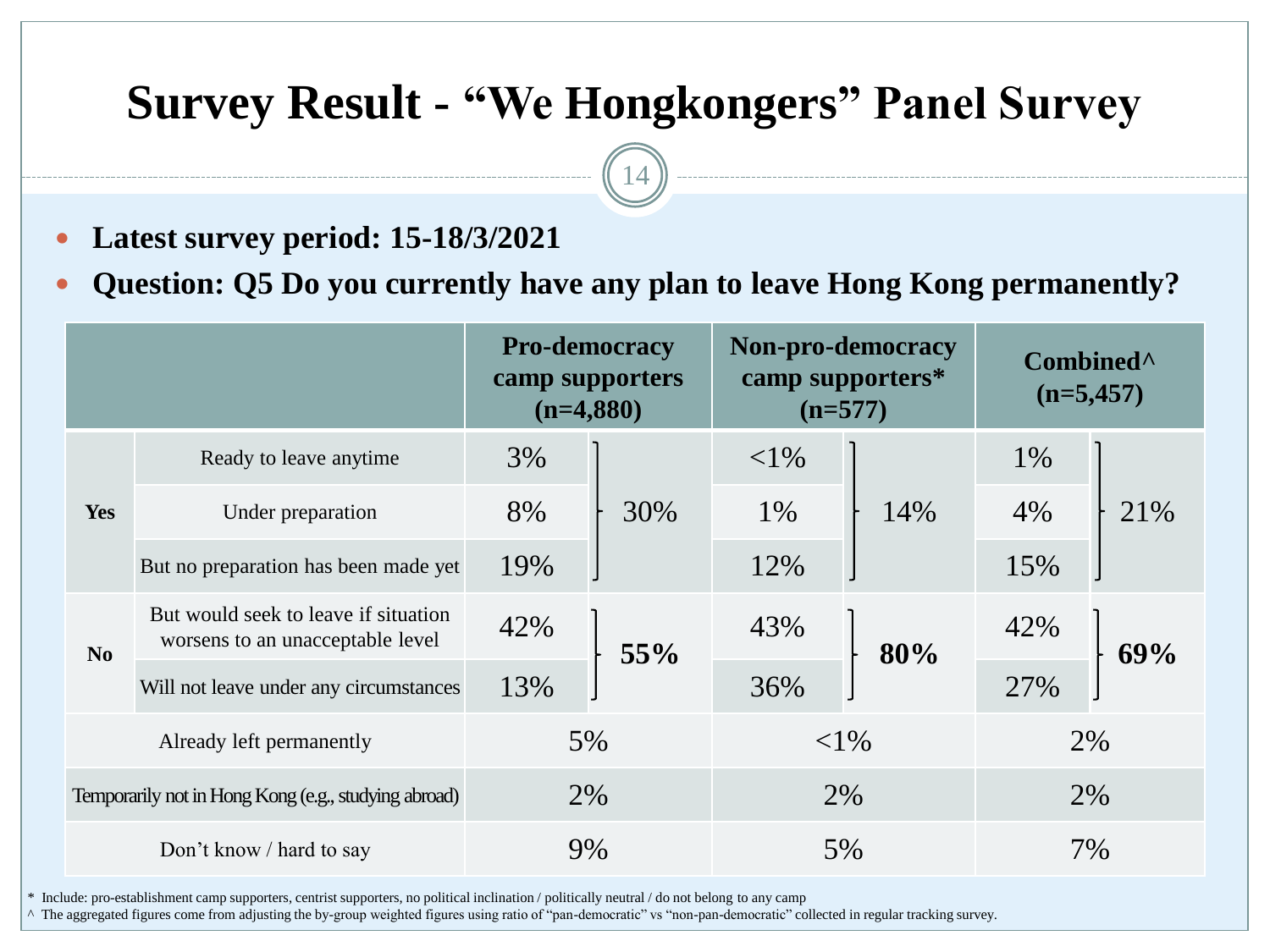15

- **Latest survey period: 15-18/3/2021**
- **Question: Q5 Do you currently have any plan to leave Hong Kong permanently?**



\* Include: pro-establishment camp supporters, centrist supporters, no political inclination / politically neutral / do not belong to any camp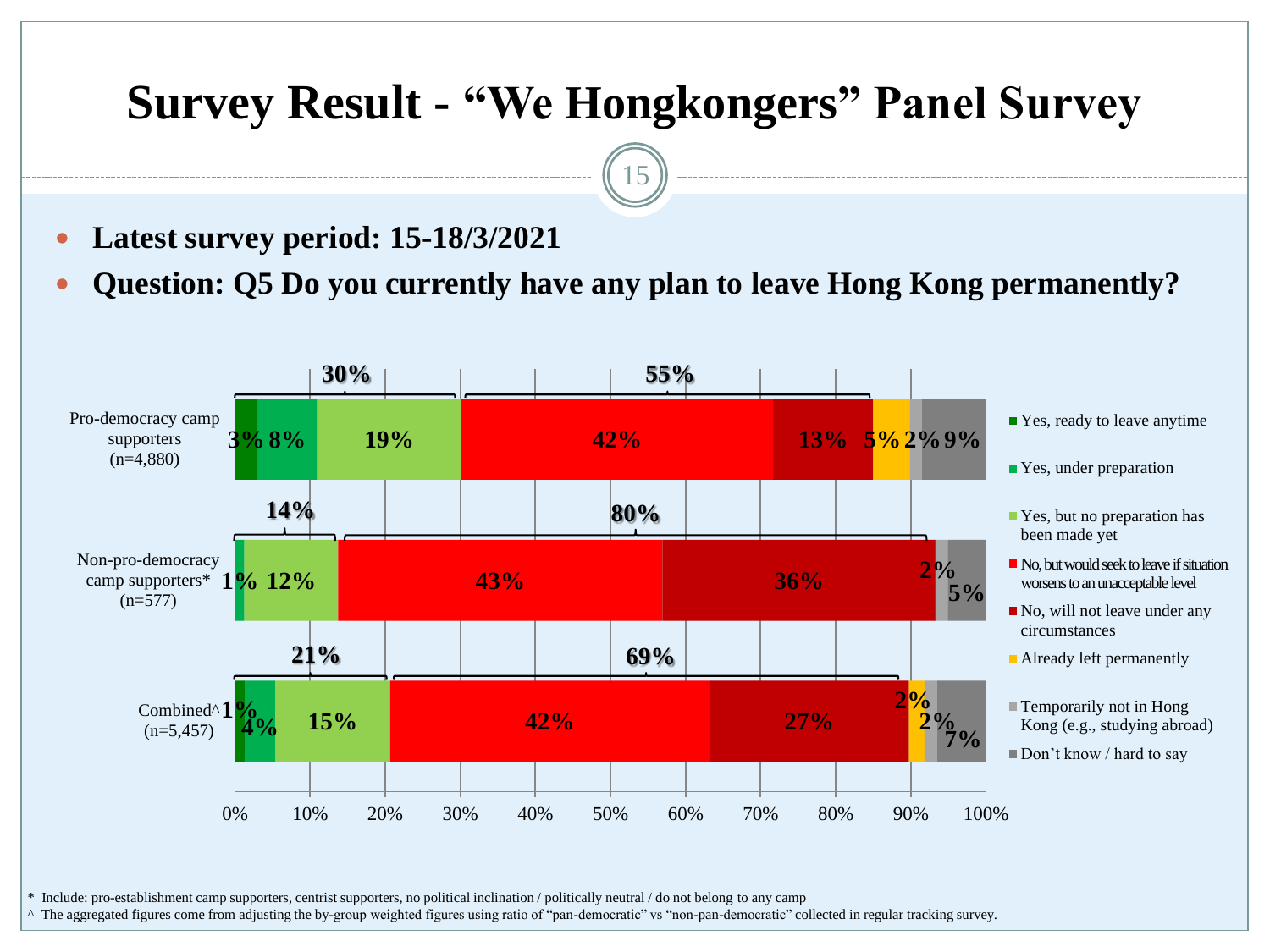16

# **Subsample Results**

\* Excluding those answered "no, will not leave under any circumstances" or "already left permanently" in Q5 (n=5,004)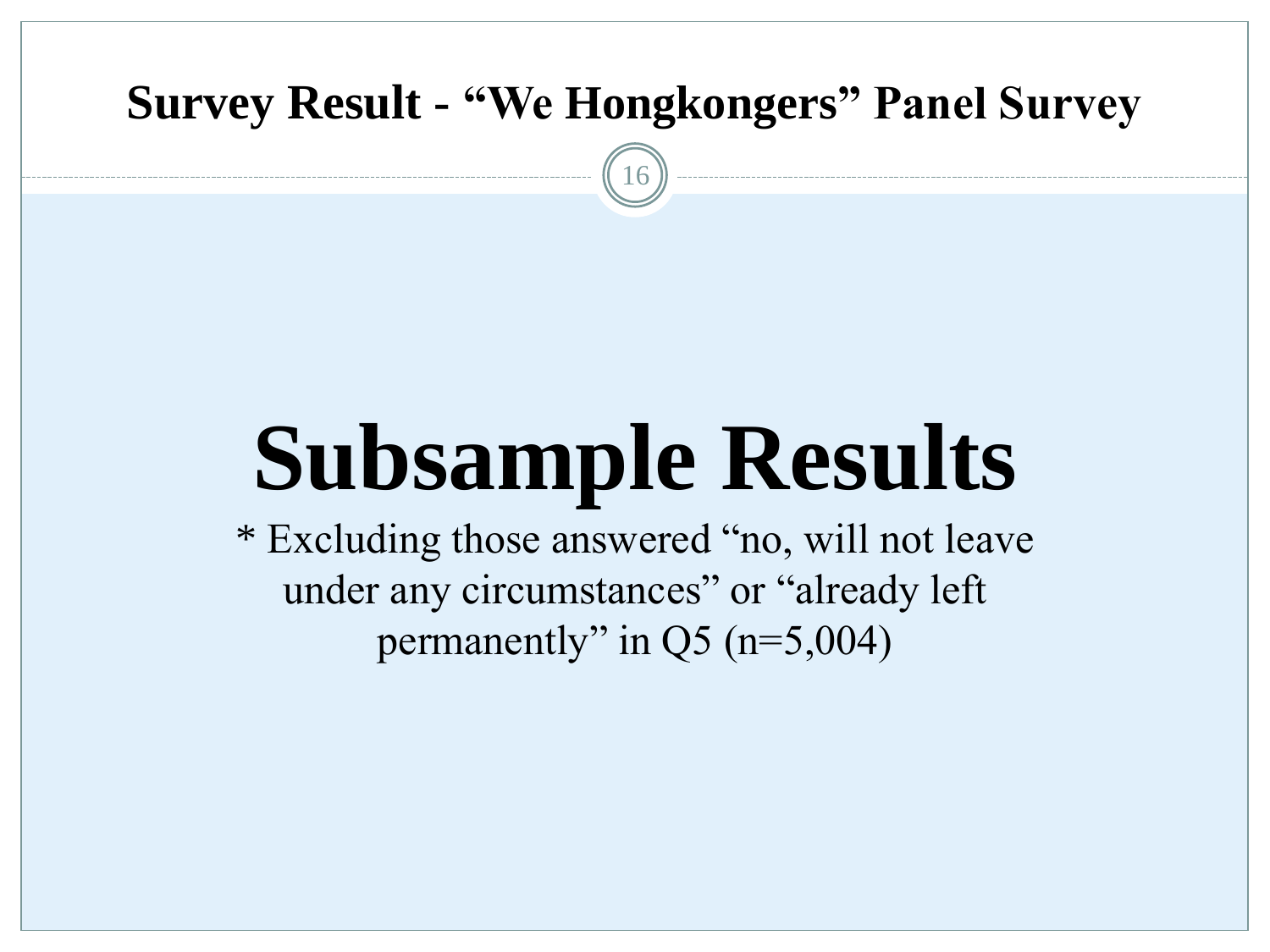17

- **Latest survey period: 15-18/3/2021**
- **Question: Q6 Worsening of condition in which of the following aspects would have the strongest effect of causing you to seek to leave Hong Kong permanently? #**

|                                | <b>Pro-democracy</b><br>camp supporters<br>$(n=4,543)$ | Non-pro-democracy<br>camp supporters*<br>$(n=461)$ | Combined <sup>^</sup><br>$(n=5,004)$ |
|--------------------------------|--------------------------------------------------------|----------------------------------------------------|--------------------------------------|
| Personal freedom               | 52%                                                    | 25%                                                | 38%                                  |
| Hong Kong's politics           | 27%                                                    | 9%                                                 | 17%                                  |
| Personal standard of living    | 6%                                                     | 16%                                                | 11\%                                 |
| Prospects of family members    | 4%                                                     | 17%                                                | 11\%                                 |
| Hong Kong's economic prospects | $1\%$                                                  | 11\%                                               | 6%                                   |
| <b>Others</b>                  | 1%                                                     | 4%                                                 | 2%                                   |
| Don't know / hard to say       | 9%                                                     | 19%                                                | 14%                                  |

# Excluding those answered "no, will not leave under any circumstances" or "already left permanently" in Q5

\* Include: pro-establishment camp supporters, centrist supporters, no political inclination / politically neutral / do not belong to any camp